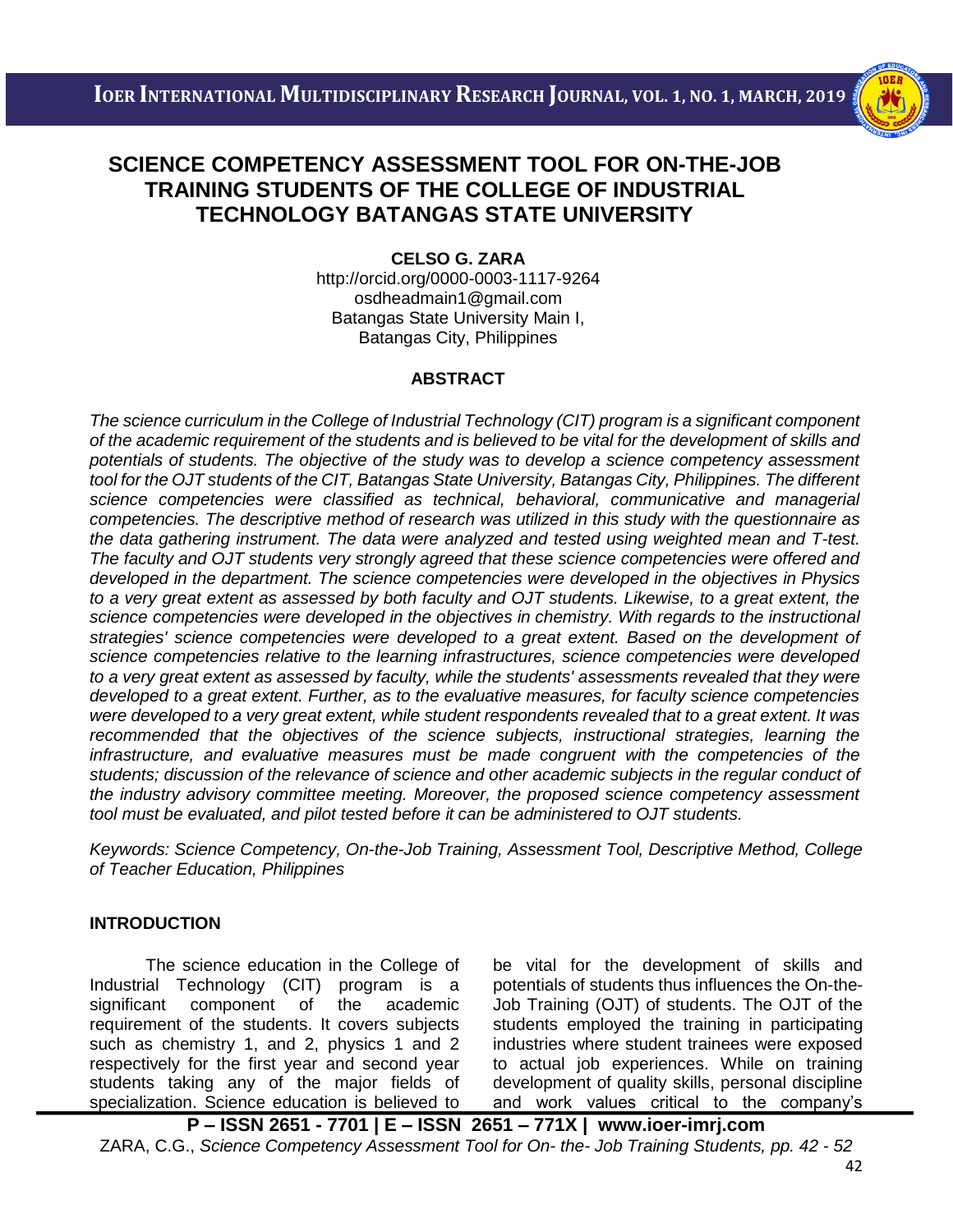i<br>I

productivity and competitiveness is assured. The OJT experience of the students would require them to apply laws and principles gained from science subjects that are useful in dealing with materials, equipment and many other instances where students should manifest scientific attitude, skills, knowledge. Science subjects need to be relevant to the world of students. Students experience science in a number of different contexts as it relates to self, home, leisure, work, and environment. The science includes a lot of information and a number of skills and attitudes that can be used in everyday life. This situation is changing as discussed in PAFTE's Journal of Education (2012) about vision and change. It was explained that science educators were charged with embedding some of these skills into the curriculum. The Commission on Higher Education (CHED) memorandum orders No.23, series of 2009 explain about guidelines for students' internship in the Philippines for all programs with practicum subject mandated to develop and promote policies, systems, procedures and programs that address globalization, changing policies, and liberation of trade of goods and services. The CHED shall require student exchange and establishments by Higher Education Institutions (HEI) of string academic linkages with business and industry to promote and provide students with competitive skills and attitudes for employment. The commission aims to provide tertiary students enrolled in HEI in the Philippines for the opportunity to acquire practical knowledge, skills, and desirable attitudes, and values in reputable establishments or industries in the country. It also aims to enhance the students work competencies and discipline as they relate to people in the workplace; promote competitiveness of students through their training; strengthen and enrich the degree programs in HEI; provide opportunities to learn from the network with experienced professionals; handle new challenges and complex tasks or problems; and identify for future career directions and become candidates for future job opening. The need for globally competitive graduates in this age of modern technology poses a great challenge to the educational institutions to continue exploring

measures to answer the demands of this highly becoming industrialized world. This is made possible to science subjects which are useful in dealing with materials, equipment and many other instances where through a significant connection that will be made between science education and the on - the- job training of the students. It is along this line that this current study aimed to assess the science competencies that may be associated with the practical and academic attributes of CIT students as they engaged themselves to their On-the-Job training. It is this study's concern to show that scientific principles and theories most specifically in chemistry and physics may be realized and applied in the On-the-Job training of the CITstudents. Significantly, a science competency assessment tool is developed to match the science competencies that are relevant to the functions of the industry, and are in vital impacts for student's holistic development as technologists.

### **CONCEPTUAL FRAMEWORK**

This present study is largely anchored on the Constructivist Theory of Bruner and the Topological and Vector Theory by Kurt Levin. According to Bruner (2012), learning is an active process in which the learners construct new ideas or concepts based on their current or past knowledge. Bruner stated that a theory of instruction should address four significant aspects such as predisposition towards learning, the ways in which a body of knowledge can be structured so that it can be most readily grasped by the learner, the most effective sequences in which to present material, and the nature and pacing of rewards and punishments. Good methods for structuring knowledge should result in simplifying, generating new propositions and increasing the manipulation of information. The theory of Levin (2012) refers to life's space of an individual. The basic author premise is that every object exists in a field of forces that move it, change it, define it, or give it a degree of stability and substance. The behavior of an individual at a given moment is the resulting forces operating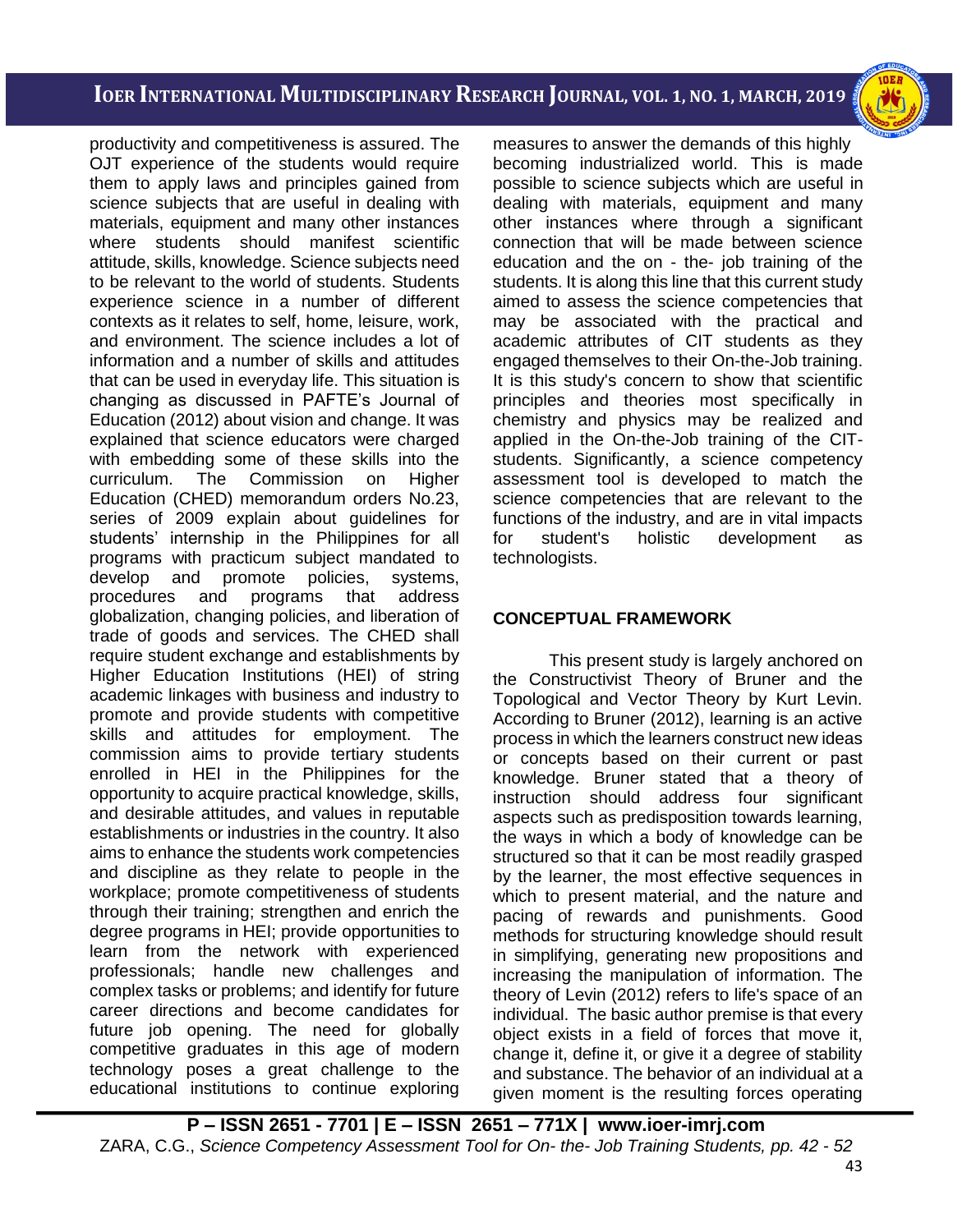i<br>I

simultaneously in the living space. The author also added that ideas, expectations, feelings, attitudes, needs of an individual constitute the internal forces while everything in the physical world including other human beings, with which the internal forces interact at a given moment constitute the external forces of his life. Changes in any of these forces are likely to result in changes in behavior. The conceptual framework of the study presents the input which includes the science competencies of CIT students which are classified as technical, behavioral and managerial and communicative competencies. It also involves the extent through which the

science competencies of students may be developed considering the objectives of chemistry and physics courses, teaching strategies, learning infrastructure and the use of evaluative measures. It also includes the expected science competencies of students by the industry personnel. The process box presents the assessment and evaluation of the science competencies of the OJT students CIT program. The process was made significant through the different data gathering instruments such as the questionnaires, interviews and focus group discussion. The third box includes the output which is the proposed school safety activity



Figure 1. Research Paradigm in Science Competencies Assessment Tool

#### **OBJECTIVES OF THE STUDY**

 The main objective of this study was to assess the science competencies which may be associated to the practical and academic attributes of College of Industrial Technology (CIT) students of Batangas State University, Batangas City, Philippines as they engaged themselves to their On-the-Job training with the purpose of preparing a science competency assessment tool to address the needs of the industry. Specifically, it is guided by the following

objectives: (1) to assess the science competencies required of the OJT students with

regards to technical, behavioral, communicative and managerial competencies. (2) to analyze the extent of science competencies required of OJT students with refers to the objectives, instructional strategies, learning infrastructure and evaluative measures. (3) to determine if there are significant differences in the assessment made by the faculty and OJT students. (4) to unveil how the industry personnel assesses the science competencies of OJT students. (5) to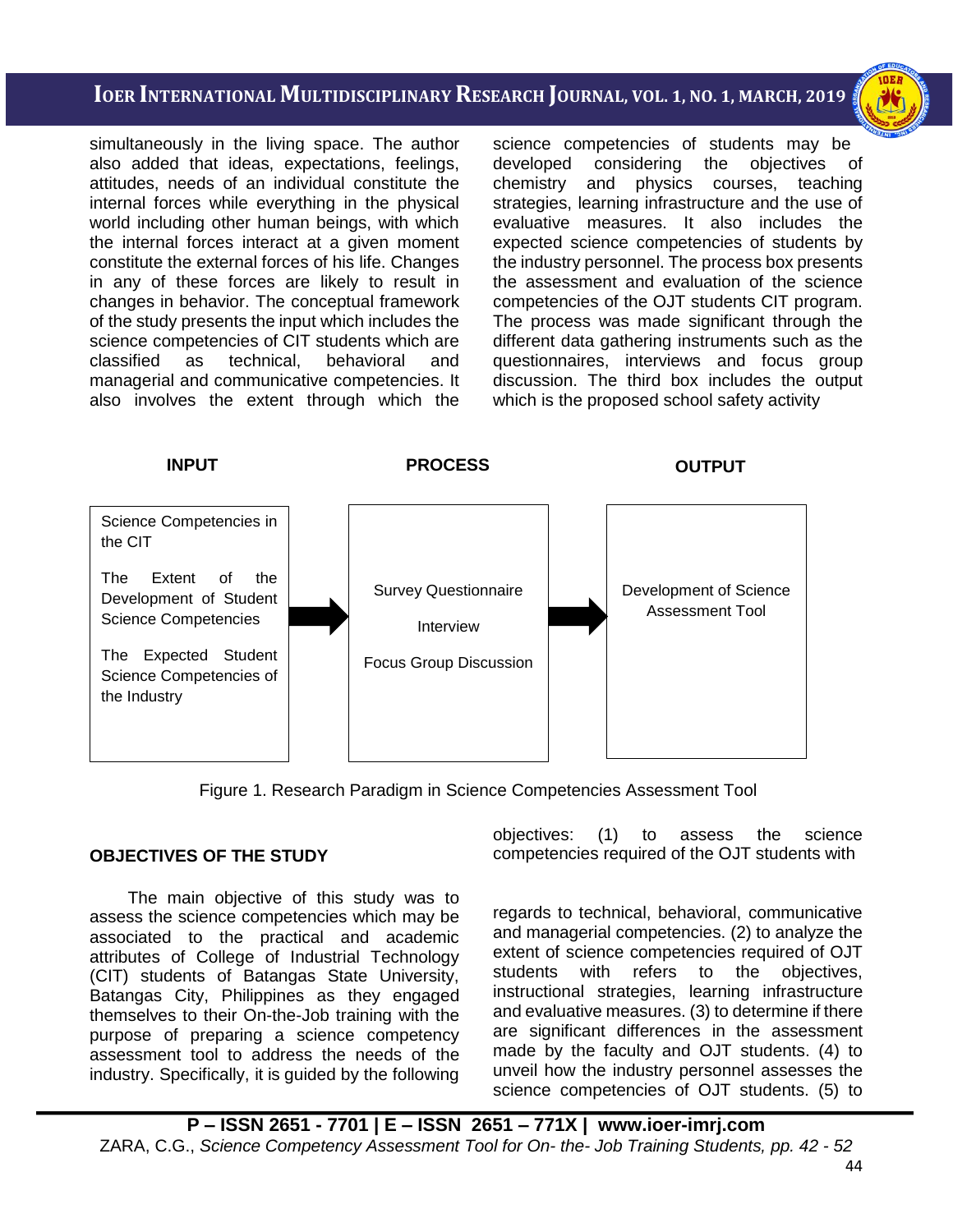i<br>I

develop a science competency assessment tool to address the needs of the industry.

## **METHODOLOGY**

The descriptive method of research was utilized in this study to describe, analyze and interpret data in the development of science competency assessment tool for On-The-Job-Training students of the College of Industrial Technology in Batangas State University, Batangas City, Philippines. Likewise, this study used a qualitative research approach. The researcher-made questionnaire was the main data gathering instrument used. Interviews and focus group discussion were utilized to consolidate all information needed in this study. The respondents of the study were student trainees under the course program Bachelor of Industrial Technology (BIT) of the CIT BatStateU-Main Campus II. From the total number of 320 third-year student trainees from the CIT who underwent OJT training in different cooperating industries, 164 were identified through stratified proportionate sampling. Also involved in the study as respondents were eight science instructors and 18 industry personnel. The respondents were the faculty, industry supervisors and OJT students of Batangas State University. Batangas City, Philippines. The data were analyzed and tested using statistical tools such as weighted mean and two-tailed test or T-test for a clear interpretation of the data gathered in the study.

## **RESULTS AND DISCUSSION**

## **1. The Science Competencies Required of OJT Students**

## **1.1 Technical Competencies**

It was revealed in the study that the respondents very strongly agreed that the students could manipulate equipment and machine effectively; and collect, analyze, and evaluate gathered data in an orderly manner; and distinguish between relevant and irrelevant data. These obtained the highest weighted mean of 4.0 and with the verbal interpretation of very strongly agreed. These data indicated that the OJT students acquired those technical skills that were applied in the industry or agency in which they were assigned. Furthermore, the instructors and professors in the college saw to it that they taught and shared those skills for students to acquire it. These findings were clear indications that science instructors emphasized the accurate way of measuring chemicals using appropriate equipment in the laboratory. The student should conform to the procedure indicated in the laboratory manual. The item, comply with the occupational safety and health standards also obtained the highest weighted mean. This supports the idea of Delos Reyes (2012) in her study about safety concerns. The author discussed that safety is everyone's business and precautions in different safety concerns such as policy, comprehensive safety plan, building, grounds, emergency communications, and others should be appropriately monitored and implemented. The respondents least rated designing systems and procedures relative to the observed situation or condition with a weighted mean of 3.52; this was interpreted as very strongly agreed. Presumably, the respondents especially the instructors taught the students how to be a keen observer during laboratory activities to be able to explain and draw how such activity has ever done. The science instructors also informed students that such science process would be applicable once the students are able to work in an industry or company. This supports the conclusion of Kamis, et al. (2014) in their study on technical skills, knowledge competencies and expected changes in the clothing industry. The authors concluded that continuous effort towards building relationships between educational institutions and in the industry should be established to enhance and to develop the competencies. The composite means of 3.85 indicated that the respondents very strongly agreed that in science subject in the CIT, the technical competencies developed the students to collect analyze and evaluate data as well as in troubleshooting on identified operational failures. It was supported by the study of Mathelitsch (2013) on competencies in science teaching that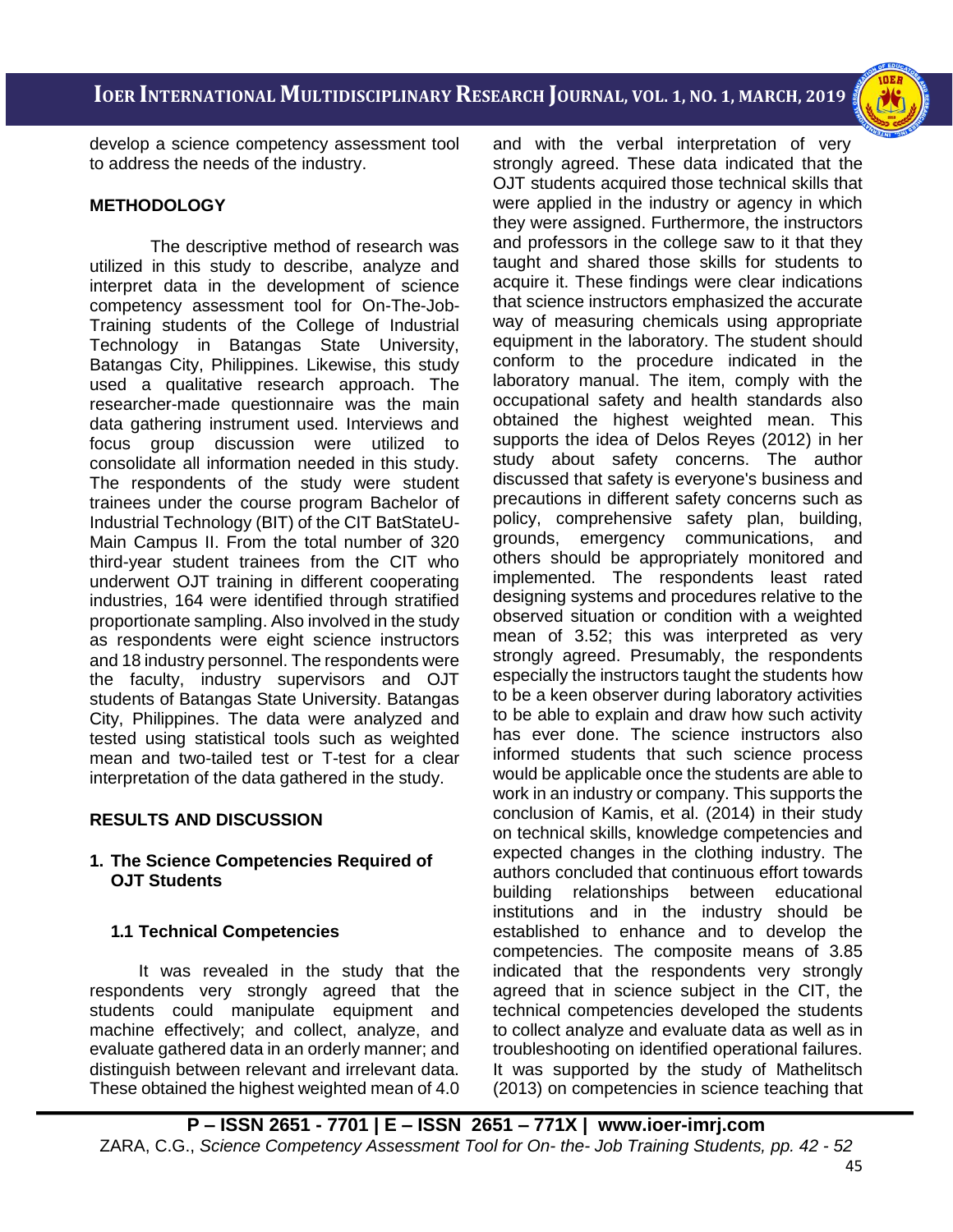i<br>I



the teachers are the most important key players with the students' desired competencies at the center of the educational system. The focus is directed more on how the students learn and understand, and how they apply the knowledge for their purpose.

### **1.2 Behavioral Competencies**

 On the assessments done on behavioral competencies the respondents are very strongly agreed that they balanced decision based on available information and prepared to review if circumstances change; maintained positive attitudes towards challenging and complicated laboratory works, and exercises; and maintaining integrity in solving as well as presenting results and findings for a given task. These were assessed having the same weighted mean of 3.94 and ranked the topmost. The different activities being given to the students enable them to develop these characteristics for they are being exposed to situations where they are challenged to accomplish a specific task, and they are likely to exhibit resilience. Significantly, the respondents very strongly agreed that they project a realistic belief in one's findings and results relative to the accomplished work it obtained a weighted mean value of 3.74, was ranked the least and was very strongly agreed. On the basis of the behavioral characteristics being strengthened among students as they engaged in scientific undertakings, it can be said that science as a field of knowledge does not merely direct the students to be competent in scientific inquiries and the application of theories and principles; it leads the students towards establishing a positive attitude towards others. Allowing the graduating students to apply what they have learned from books in a work environment through On-the-Job Training would develop their work values and attitude necessary to achieve the ultimate goal of producing efficient and effective leaders and professionals in crosscultural and multidisciplinary undertakings. This supports the study of Pitafi (2012) about the measurement of scientific attitude. The author recommended that the learning experiences of the students must be selected based on knowledge, skills, and attitudes to be learned.

### **1.3 Communicative and Managerial Competencies**

Along with communicative managerial competencies, it was found out that the respondents very strongly agreed that they build trust among co-trainees, supervisors and other employees as it obtained a weighted mean value of 3.91, and was ranked the first. Science Instructors are confident that in every activity being given to students in a science discussion the value of trust and sense of respect is integrated. Students as they engage themselves in various laboratory activities and as they get to work with other members are likely to extend their thoughts and opinions. They are entrusting their ideas to have them validated, accepted or rejected; in this sense, they are also building a harmonious relationship with others when communicated perceptions expand and enrich with diverse concepts. These are instrumental for an effective OJT performance when students are in their chosen industry or company already. On the other hand, it was also noted that the respondents very strongly agreed that they choose an approach that simplifies observed difficulties in a laboratory experiment as it obtained a weighted mean value of 3.25 and was ranked the least. The results are parallel with Pacencia's (2009) findings which asserted that communication competence of student trainees significantly affects the technical competence and the performance in off-campus training. Students, as they inquire and ask a question regarding a certain task in the industry, are more likely to develop critical thinking skills and they become more aware and articulate of their knowledge on applying their skills. Collectively, science competencies required of OJT students as to communicative and managerial competencies revealed a composite mean of 3.71 and was very strongly agreed by the respondent.

### **2. The Extent of the Development of Science Competencies**

## **2.1 Objectives**

The assessments are done the extent of the science competencies developed along with the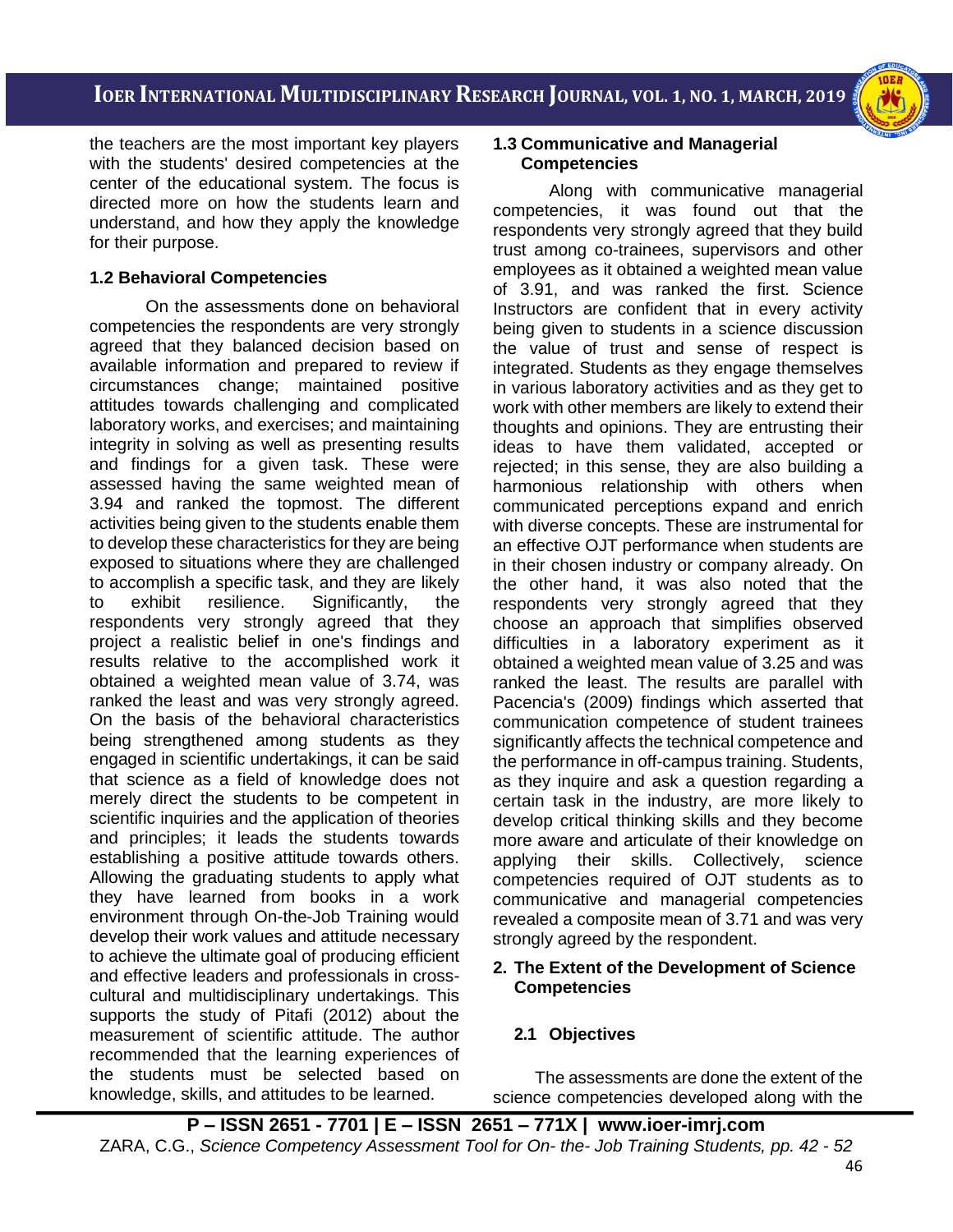i<br>I

course objectives, faculty assessed to a very great extent operating machine with knowledge in electric motors, generators and machine transformers which had a weighted mean of 3.88 and obtained the highest rank. These findings accentuated the important component of physics subjects such as electricity and magnetism wherein students are exposed to various problem-solving activities and experiments related to electric motors, generators and machine transformers. Meanwhile, ranked the least was the item explaining the relationship of kinetic energy and potential energy to work. It was observed to a great extent and had a weighted mean of 3.25. In general, the composite mean of 3.54 revealed that science competencies were developed to a very great extent in the physics objectives. The findings indicated that science competencies are greatly developed when students operate machine with knowledge on electric motors, generators and machine transformers, differentiate between vector and scalar quantity, and illustrate the difference among open circuit, closed circuit and short circuit, describe and analyze the phenomenon of waves, sound, light, electromagnetic radiation, take into application. In Newton's law of universal gravitation, solve a problem involving the realworld application of heat, temperature, calorimetry, thermodynamics, and pressure, calculate the power dissipated in a simple electric circuit. The development of science competencies, through these objectives, would create scientifically literate students who are braced with knowledge and skills instrumental as they venture industrial firms. The assessment done by the OJT students revealed that the item, illustrate the difference among open circuit, closed circuit and the short circuit was rated great extent that had the highest rank and obtained a weighted mean of 3.41. The item, utilize the concept of buoyant force, and Archimedes' principle ranked last. It was observed to a great extent and had a weighted mean of 2.87. In general, the composite mean of 3.16 indicated that science competencies as assessed by students are developed to a great extent in the objectives of physics. This also proved that physics as a subject being offered in the CIT

bears significance for the development of the competencies of students which can be applied in their OJT. In a broader perspective, the development of scientific competencies may also lead students towards becoming effective industrial technician and technologists. In the item, the use of appropriate equations in quantifying outcomes of chemical reactions garnered a weighted mean of 3.38 and was observed to a great extent as assessed by the faculty. These findings indicated that science instructors are confident that when students are fired with different word problems. Students are challenged to solve problems in line with chemical reactions. The members of the faculty are aware of the competencies being manifested and developed in such a particular lesson. The item, calculate for the amount and concentration of acids and bases got the lowest weighted mean of 2.38 and was observed to a great extent. Overall the composite mean of 2.90 indicated that science instructors believed that science competencies are developed to a great extent in the objectives of chemistry. This further implied that chemistry subjects being part of the curriculum of each field of specialization offered in CIT are of great relevance for the development of the student's scientific attitudes and capacities. Holistically, these scientific attributes are turned into a collection of competencies which are essentially being applied in the OJT of students leading them towards achieving effective learning experiences. With regards to the assessment done by the OJT students, it can be noted from the study that the item, recognize the behavior and properties of gas obtained a weighted mean of 3.15 and was observed to a great extent. The findings justified that students, when they solve problems related to gases, become more aware of the techniques and approaches in using equations to prove that they are applied in various activities of man. In this manner, they learned that certain processes could be well understood with in-depth analysis. Least ranked was the item, utilized different test for the acid-base and salt it obtained a weighted mean of 2.81 but was still observed to a great extent by the OJT students. These results meant to imply that students always look into the most interesting activities or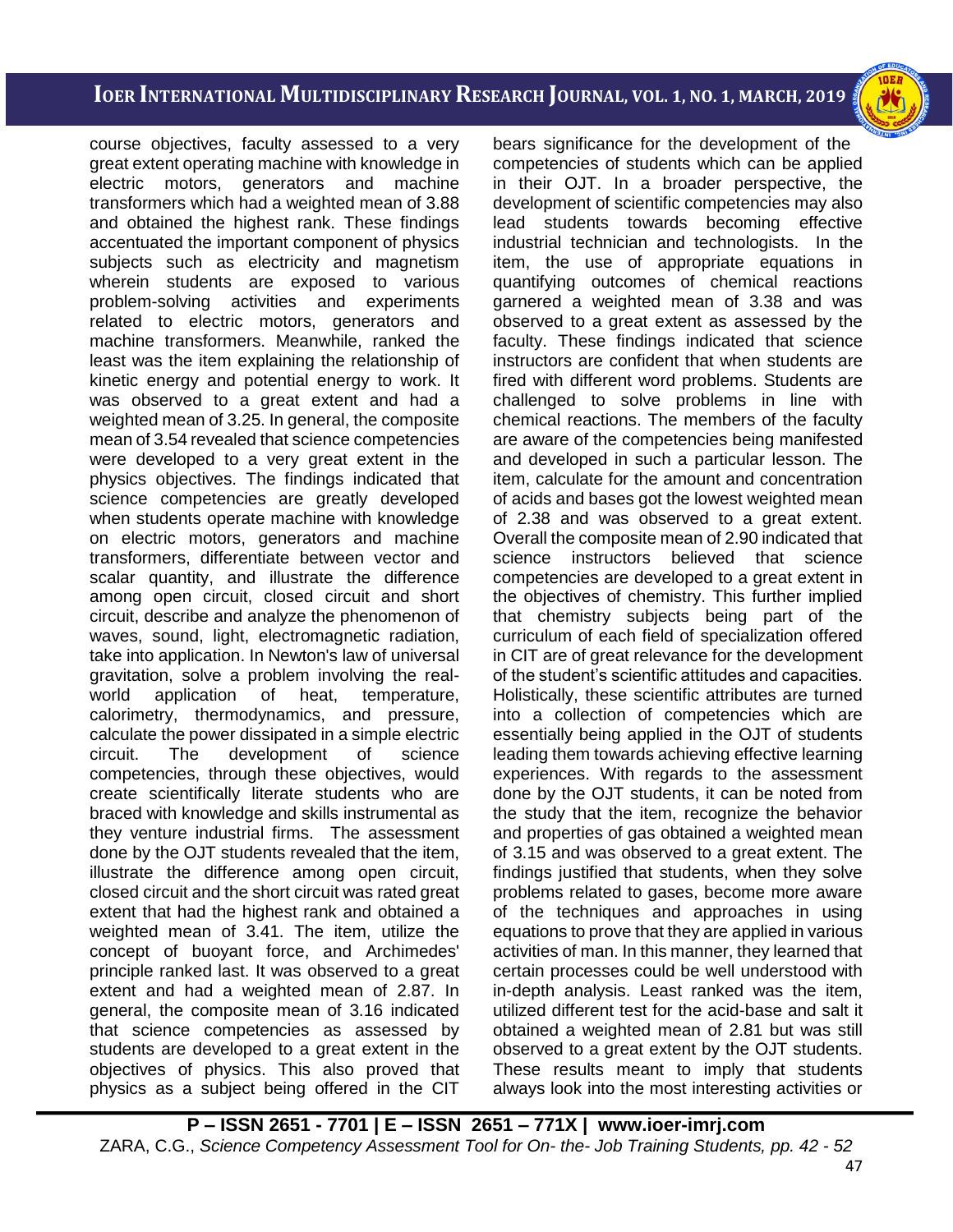i<br>I

lessons in science where they can make a test by themselves, or subject some condition in tests and experiments. They get interested and attentive when they are concentrated on finding facts about a certain matter, with these important competencies are likely to be strengthened and applied. Generally, the science process skills are being established among students. As a whole, the composite mean of 2.96 indicated that students developed science competencies through the objectives of chemistry to a great extent. The CIT students who had already taken chemistry subjects affirmed that chemistry had offered a lot of engaging components and lessons which are anabolic for their competencies.

### **2.2 Instructional Strategies**

It can be noted that both faculty and students assessed the item, utilize lecture and discussion to put emphasis on important concepts and assess the students' interest and willingness to learn to a very great extent which obtained the highest rank with a weighted mean of 3.50 and 3.52 respectively. These findings meant that the use of discussion as a teaching strategy is still an effective way of teaching science concepts to students. Science instructors believed that discussion base class induces learners to focus and find interest in the topic being discussed as more emphasis is given to the concepts, principles, and theories involved. Competencies expected to be manifested by students are more likely to be addressed and strengthened such as those that include student's ability to explain, judge, analyze and participate. On the other hand, both the faculty and OJT students assessed item engage students in film viewing activities to further reflect on the scientific and realistic process to a great extent and obtained a weighted mean of 2.50 and 3.12 respectively. These findings put forward on the modern trends in science teaching. Science instructors are confident that through the aid of multimedia and audio-visual presentation students can become more interested in listening and participating in the class. Collectively, the science competencies developed as manifested in the instructional strategies was observed to a great extent by both the faculty and OJT students with the composite mean of 2.97 and 3.30 respectively. It was revealed in the result that using the different instructional strategies such as demonstration, laboratory experiments, problem-solving activities, simulation activities, conduction of research, film viewing, plant visits, and field trips gave the students opportunities to apply in reallife the theories and principles in science subjects. The results support the idea of Manurung (2012) that the teaching-learning process is contextual and the emphasis is to fulfill learners' needs. This teaching mode requires the active participation of learners. The active learning mode requires creative teacher and effective teaching strategies to transform knowledge into effective learning tasks and activities.

### **2.3 Learning Infrastructure**

As assessed by the faculty, it can be noted that the items, expose the students to extensive laboratory activities to become proficient in handling tools and equipment; and involve them in project plan activity allowing them to seek out knowledge of others and formulate best solutions for the problem encountered had the same weighted mean of 3.75 and was observed to a very great extent by the faculty. Least rated but still to a great extent was the item, provide simulator of equipment, machines, and others to enable the students to make an in-depth association of concepts and their application. It had a weighted mean of 3.13 and was observed to a great extent. Generally, the composite mean of 3.52 indicated that science instructors in CIT are using different learning infrastructures which resulted in the development of the science competencies acquired by the students. As assessed by the students in this item, expose the students to extensive laboratory activities to become proficient in handling tools obtained a weighted mean of 3.45 and was observed to a great extent. This indicated that students believed that laboratory activities enable them to understand the lessons in chemistry and physics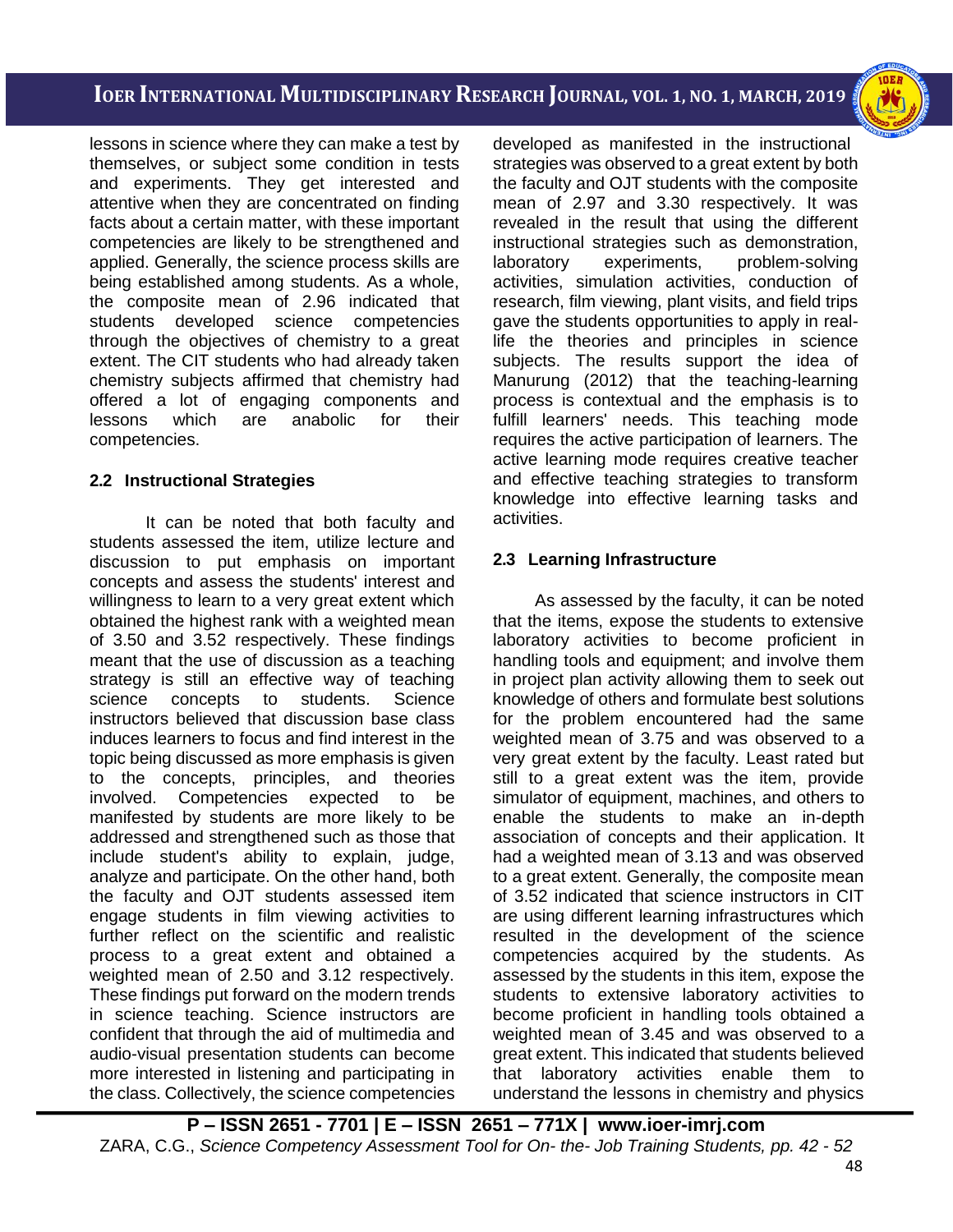i<br>I

clearly. Garnered a weighted mean of 3.21 and was observed to a great extent was the item provide mock simulator of equipment, machines, and others to enable the students to make an indepth association of concepts and their application. This result stressed that students are more likely to learn processes and procedure through simulations that engaged them in the first-hand experience of handling and manipulating equipment. Summing up the composite mean of 3.27 stressed those science

competencies are developed to a great extent in the different learning infrastructure used to facilitate science lessons in the CIT. Significantly the development of science competencies is heightened, and the possibility of developing them to higher standards may be achieved during OJT of the students. This supports the idea of Levin (2012) that laboratory activities and classes provide students hands-on experiences with course concepts and significant opportunities to achieve the desired outcomes.

#### **2.4 The Extent of Science Competencies Developed as Manifested in the Evaluative Measures**

|                       | <b>Items</b>                                                                                                                                                                        | <b>Faculty</b> |            | <b>OJT Students</b> |            |
|-----------------------|-------------------------------------------------------------------------------------------------------------------------------------------------------------------------------------|----------------|------------|---------------------|------------|
|                       |                                                                                                                                                                                     | <b>WM</b>      | VI         | <b>WM</b>           | VI         |
| 1.                    | Utilize paper and pencil test to assess the students learning on a certain topic                                                                                                    | 3.88           | <b>VGE</b> | 3.19                | <b>GE</b>  |
| 2.                    | Engage students in actual laboratory examinations to test their conceptual and<br>technical capacities                                                                              | 3.38           | <b>GE</b>  | 3.23                | <b>GE</b>  |
| 3.                    | Device sets of rubrics to effectively measure the learning standards of the<br>students                                                                                             | 2.50           | <b>GE</b>  | 3.12                | <b>GE</b>  |
| 4.                    | Integrate recitation in the discussion to make students demonstrate active<br>interest and ability on a particular topic                                                            | 3.13           | <b>GE</b>  | 3.10                | <b>GE</b>  |
| 5.                    | Involve students in group dynamics to develop student's responsibility and<br>accountability in accomplishing                                                                       | 3.88           | <b>VGE</b> | 3.27                | <b>GE</b>  |
| 6.                    | Assess students' progress by enabling them to document their learning<br>outcomes through the use of portfolio                                                                      | 3.88           | <b>VGE</b> | 3.22                | <b>GE</b>  |
| 7.                    | Enable the students to take part in the presentation of laboratory report help<br>them sharpen skills in scientific inquiry, the scientific method, and scientific<br>communication | 3.75           | <b>VGE</b> | 3.54                | <b>VGE</b> |
| <b>Composite Mean</b> |                                                                                                                                                                                     | 3.49           | <b>VGE</b> | 3.23                | <b>GE</b>  |

Table 1. Extent of Science Competencies Developed as Manifested in the Evaluative Measures

Based on the table, the faculty assessed the items such as utilize paper and pencil test to assess the students learning on a certain topic; involve students in group dynamics to develop students' responsibility and accountability in accomplishing; and assess students to take part in the presentation of laboratory report, help them sharpen skills in scientific inquiry, the scientific method and, scientific communication had the highest weighted mean of 3.88 and were observed to a very great extent. Meanwhile, it was assessed that the item, device sets of rubrics to

Effectively measure the learning standards of the students was observed to a great extent got a weighted mean of 2.50. The result meant that the faculty does not just evaluate or make an assessment without a reliable basis, an organized rubric or set of criteria was used. The composite mean of 3.49 revealed that science competencies to be developed in the evaluative measures used were assessed to a very great extent. It is an indication that science instructors in CIT are using evaluative measures that develop science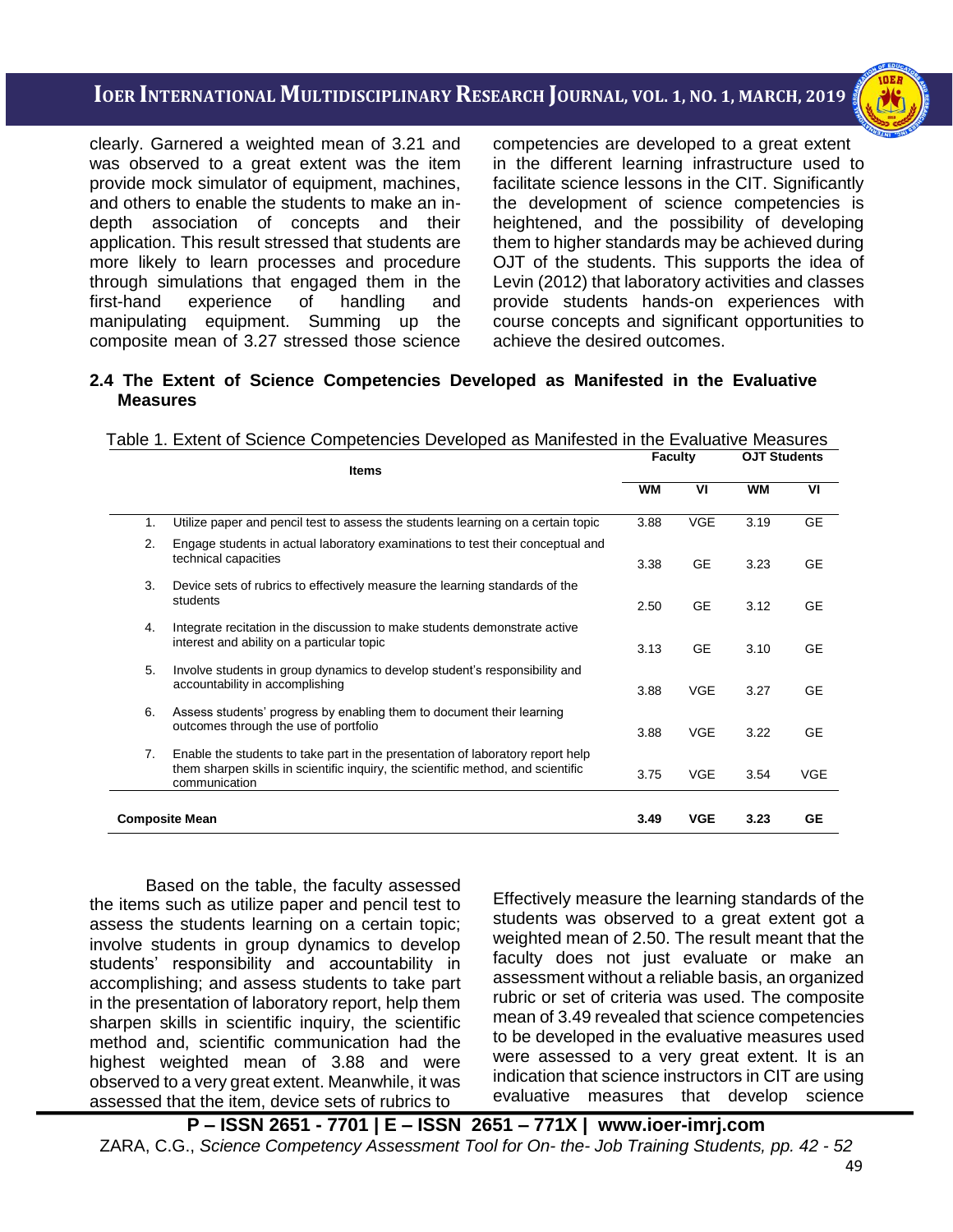i<br>I

competencies of the students. These are used to determine how well the students learn lessons in chemistry and physics. It is the main purpose of evaluating learning outcomes to describe and measure the worth of students output in a qualitative and quantitative manner. Ranked first with a weighted mean of 3.54 and rated to a very great extent was the item enable the students to take part in the presentation of laboratory report to help them sharpen skills in scientific inquiry, the scientific method, and scientific communication. This indicated that when students are allowed to present laboratory reports and their performance is evaluated. They become more curious and interested to focus on making their reports well done. It increases the chance that students become more scientific as they elaborate, reason out findings, and defend the output of the

experiment they performed. Least rated was integrate recitation in the discussion to make students demonstrate active interest and ability on a particular topic. It obtained a weighted mean of 3.02 and was interpreted to a great extent. These data are indicative of how fulfilling it is on the part of the students to participate in the science discussion as they recite, make a judgment, explain, share thoughts and clarify. The composite mean of 3.23 indicated that science competencies to be developed in the evaluative measures used were assessed to a great extent. This result showed that science competencies are developed when the results of the evaluation made are validated and extended to students. It pointed out that competencies manifested by students may evolve as evaluation lead them to reflect on their learning standards.

#### **3. The Differences in the Assessments made by Faculty and OJT students.**

| Mannestation of Science Competencies      |                |       |                 |       |       |         |                            |                 |  |  |  |
|-------------------------------------------|----------------|-------|-----------------|-------|-------|---------|----------------------------|-----------------|--|--|--|
| Variable                                  | <b>Faculty</b> |       | <b>Students</b> |       | $t_c$ | p-value | Decision on H <sub>0</sub> | Interpretation  |  |  |  |
|                                           | Mean           | SD    | Mean            | SD    |       |         |                            |                 |  |  |  |
| Objectives in<br><b>Physics</b>           | 3.538          | 0.346 | 3.157           | 0.420 | 2.493 | 0.733   | Accept                     | Not Significant |  |  |  |
| Objectives in<br>Chemistry                | 2.900          | 0.223 | 2.962           | 0.507 | 0.342 | 0.014   | Reject                     | Significant     |  |  |  |
| Instructional<br><b>Strategies</b>        | 2.969          | 0.160 | 3.298           | 0.450 | 2.049 | 0.043   | Reject                     | Significant     |  |  |  |
| Learning<br>Infrastructures<br>Evaluative | 3.521          | 0.440 | 3.265           | 0.459 | 1.520 | 0.132   | Accept                     | Not Significant |  |  |  |
| Measures                                  | 3.482          | 0.314 | 3.226           | 0.505 | 1.407 | 0.162   | Accept                     | Not Significant |  |  |  |

Table 2. Difference between the Assessment of Faculty and OJT Students on the Extent of Manifestation of Science Competencies

 $df = 106$  α=0.05

Table 2 reflected the differences in the assessments the extent of manifestation of science competencies done by the faculty and OJT students. The two-tailed (t-test) test of significance was applied to test the null hypothesis. As shown in the table, the computed t-value of 0.342 and obtained a p-value of 0.014 which is less than the level of significance of 0.05 this indicated that the null hypothesis was rejected. It is worth to note that there is a significant difference between the assessment made by the faculty and OJT students on the assessment of the extent of manifestation of science competencies as relative to objectives in chemistry. In addition, the computed t-value of 2.049 had a p-value of 0.043 which is less than the level of significance of 0.05. Hence, the null hypothesis was rejected. This implies that faculty and students significantly differ on the assessment of the extent manifestation of science competencies as to instructional strategies. This was evidenced by the higher assessment of students having a mean of 3.298, the standard deviation of 0.450 as compared to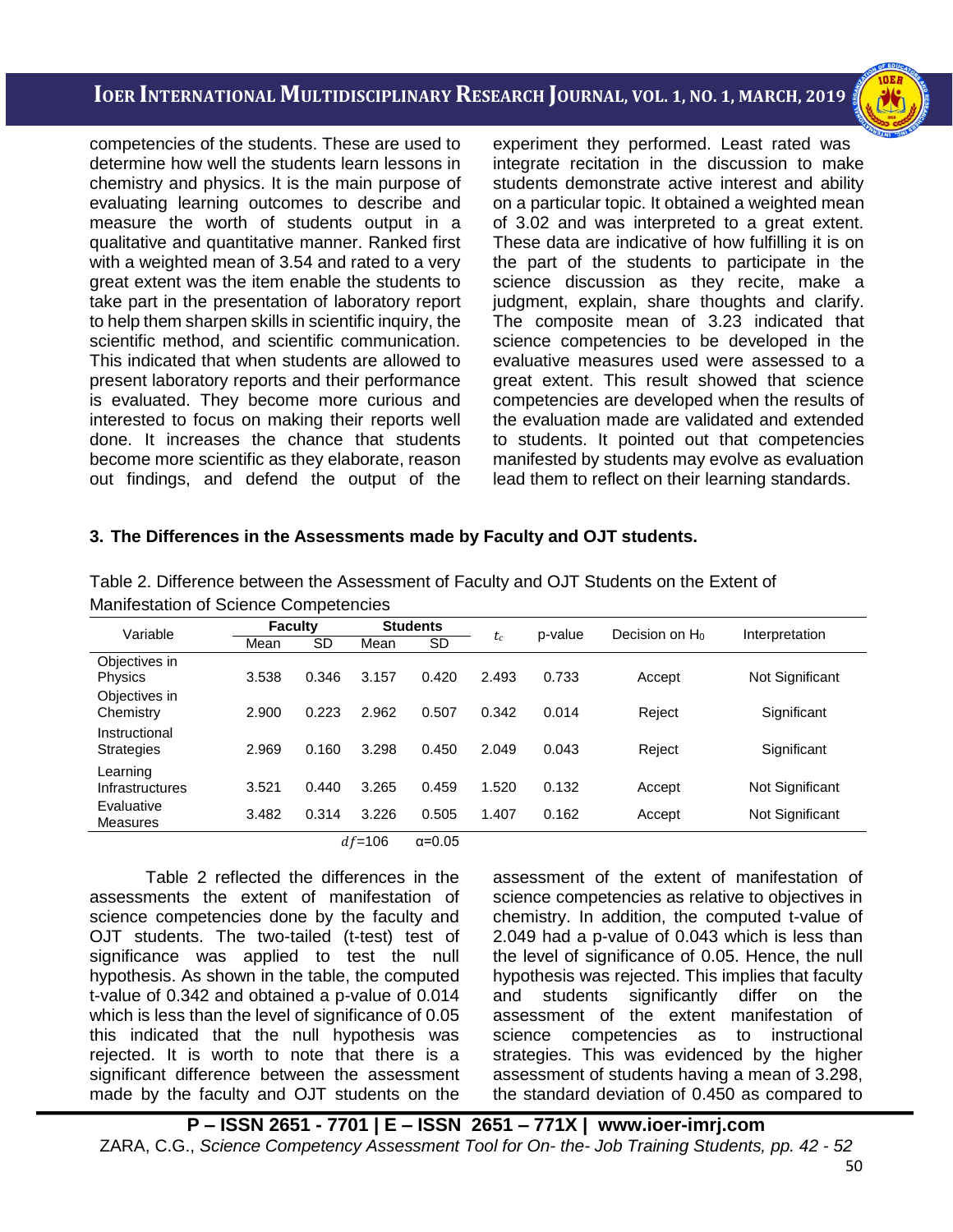i<br>I

the mean assessment of 2.969 and standard deviation of 0.160. The difference lies in the fact that instructional strategies are utilized to facilitate concepts effectively in physics as affirmed by the faculty. Likewise, students thought of enjoying lessons in both chemistry and physics with a variety of appropriate and suitable instructional strategies being used by faculty. Moreover, there were no significant differences in the assessment done by the faculty and students relative to the extent of manifestation of science competencies in the objectives in physics, learning infrastructure and evaluative measures. It revealed that their computed p-value of 0.733, 0.132 and 0.162 was greater than the level of significance of 0.05 respectively. Thus, the null hypothesis is accepted.

#### **4. A Proposed Science Competency Assessment Tool to Address the Needs of Industry**

 The science competency assessment tool was developed to determine what competencies are acquired and developed in sciences such as physics and chemistry which are also essential to be applied and manifested in the industry as students have their On-the-Job-Training. The tool focused on the items in which students were found to be weak. It further, gears to assess the students' competencies on the science competencies which are classified as, technical, behavioral, communicative and managerial competencies. The result, offshoots to address the needs of the industrial firms for competent technologists. Science competency assessment tool was made significantly to determine the extent of the development of science competencies applied and manifested by the students during OJT. The assessment tool was made intended to identify in which specific classification of science competency; technical, behavioral, managerial, students are more likely to manifest extent or degree of strengths and weaknesses. In this sense, science instructors and curriculum experts are given opportunities to make revision and improvement in areas such as instruction, laboratory facilities or infrastructure to address the competencies in which students are found to be weak.

# **CONCLUSIONS**

Based on the findings of the study, the following conclusions were drawn:

- 1. The College of Industrial Technology offers science competencies which are classified as technical, behavioral, communicative and managerial.
- 2. The science competencies developed in the students are manifested to a great extent in learning outcomes in physics and chemistry, in instructional strategies, in learning infrastructure and in evaluative measures.
- 3. The proposed science competency assessment tool shall further enhance the responsiveness of the CIT to the needs of the industry.

# **RECOMMENDATIONS**

In light of the findings and conclusions from this study, the following recommendations were endorsed.

- 1. The learning outcomes of the science courses, instructional strategies, learning infrastructure and evaluative measures being used must be made congruent with the competencies of the students.
- 2. Include a discussion of the relevance of science and other academic subjects in the regular conduct of the Industry Advisory Committee meeting.<br>3. The proposed science
- science competency assessment tool has to be evaluated, and pilot tested prior to administration to OJT students.

# **REFERENCES:**

CHED memorandum orders No.23, series of 2009, *Guidelines for Student Internship in the*